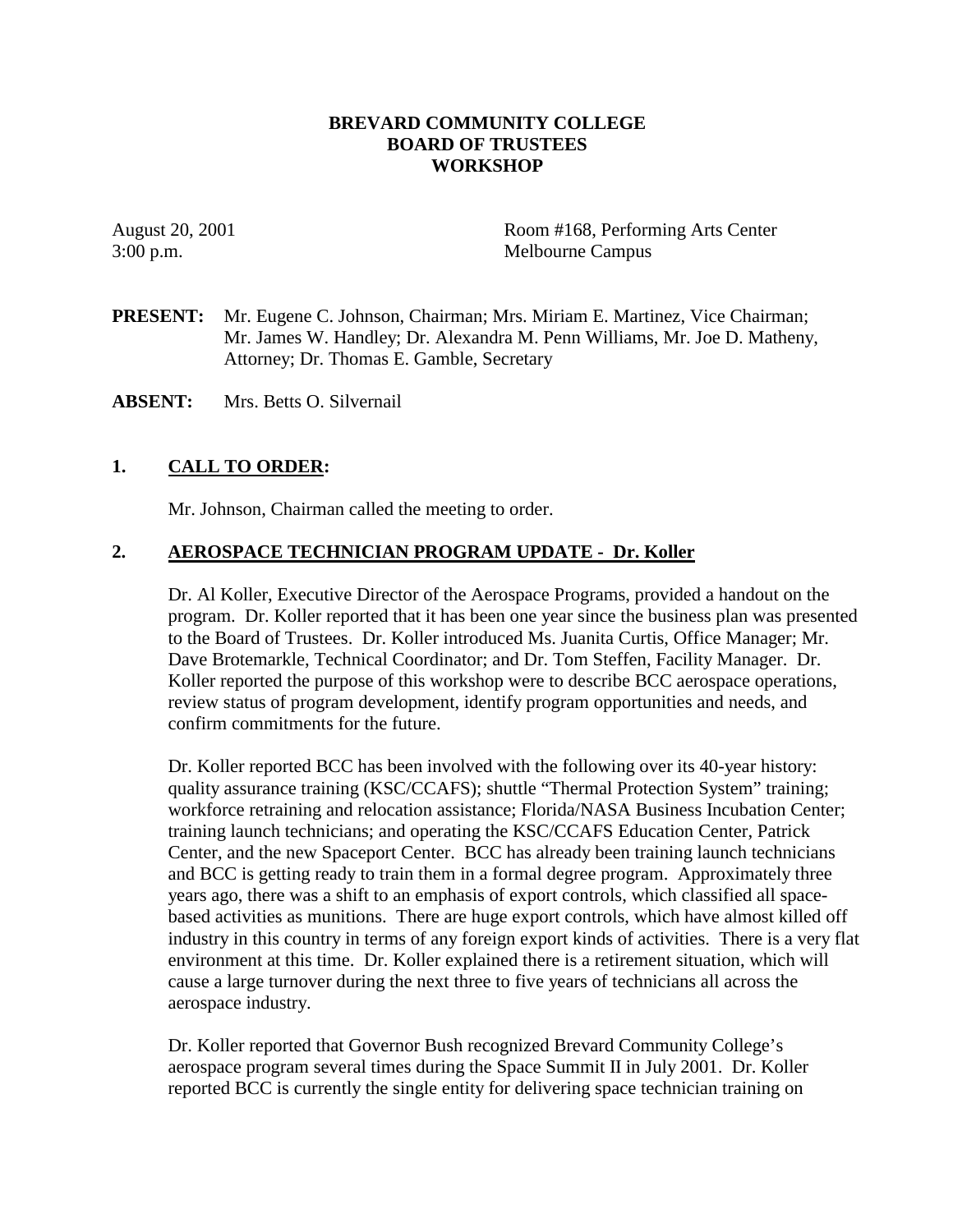Board of Trustees Workshop August 20, 2001  $Page - 2 -$ 

> Florida's east coast. BCC has a developing partnership with Palm Beach Community College. One of the key players in the industry group is Pratt-Whitney who will probably provide support in the form of scholarships and internships for students. Dr. Koller reported the high schools will be the next focus of the program. Within approximately one month, BCC hopes to file the framework for an aerospace AS degree in the State of Florida.

> Dr. Koller reported on the status of program development and referred to last year's Board briefing, which listed the goals that were to be achieved throughout the 2000-2001 year. The first goal was to establish an advisory committee. There is now an Aerospace Technology Advisory Committee (ATAC), which was formed in June of 2000. It has grown into a steering committee now chaired by industry representatives that provided BCC with technicians for a development of curriculum exercise. This curriculum was approved on April 26, 2001, in a formal meeting. The ATAC now has five sub-committees in operation. The ATAC members have provided BCC commitment matrixes and letters of intent that include the level of scholarships they are willing to provide, the kind of mentors, and the access to their equipment and facilities. Dr. Koller reviewed the groups that make up the ATAC, which consists of groups from the government, industry, and academic areas. Dr. Penn Williams suggested involving the Circle of Science to be a part of this program. Dr. Koller reviewed the ATAC Roles Matrix and the letter of intent. The matrix was sent out two months ago and BCC is receiving commitments, daily, from various organizations. The newly established training laboratory is 1,100 square feet and houses 25 computers in the front part of the laboratory. The electronics laboratory is in the back. Dr. Koller reported on the third goal, which was to perform a development of curriculum (DACUM). This has been accomplished for the aerospace technician core. Dr. Koller reported on the goal of obtaining funding. BCC received a Horizon Jobs Grant of \$800,000 in November 2000. Dr. Koller reported BCC requested recurring funding for this year and was limited to 30% of the prior year award, which is \$266,000. If BCC is going to succeed at the National Science Foundation level, there needs to be a 40% match, which is why it is so important that BCC comes up with the matching money. Dr. Koller reviewed the fifth goal, which was to complete a curriculum and to initiate instruction. Classes began today, August 20, 2001, with the first of its kind course, never presented before entitled "Introduction to the Aerospace Workplace" with a full class of 25 students. This is a two-year program of either an AAS or an AS degree. BCC will take 25 new students each semester and those students will be a cohort group. Dr. Koller reported there is a strong on-hands emphasis, so classes are currently not available via online. Dr. Koller reported on the sixth goal, which was to establish an aerospace center. This was done at the Astronaut Memorial Foundation's Center for Space Education.